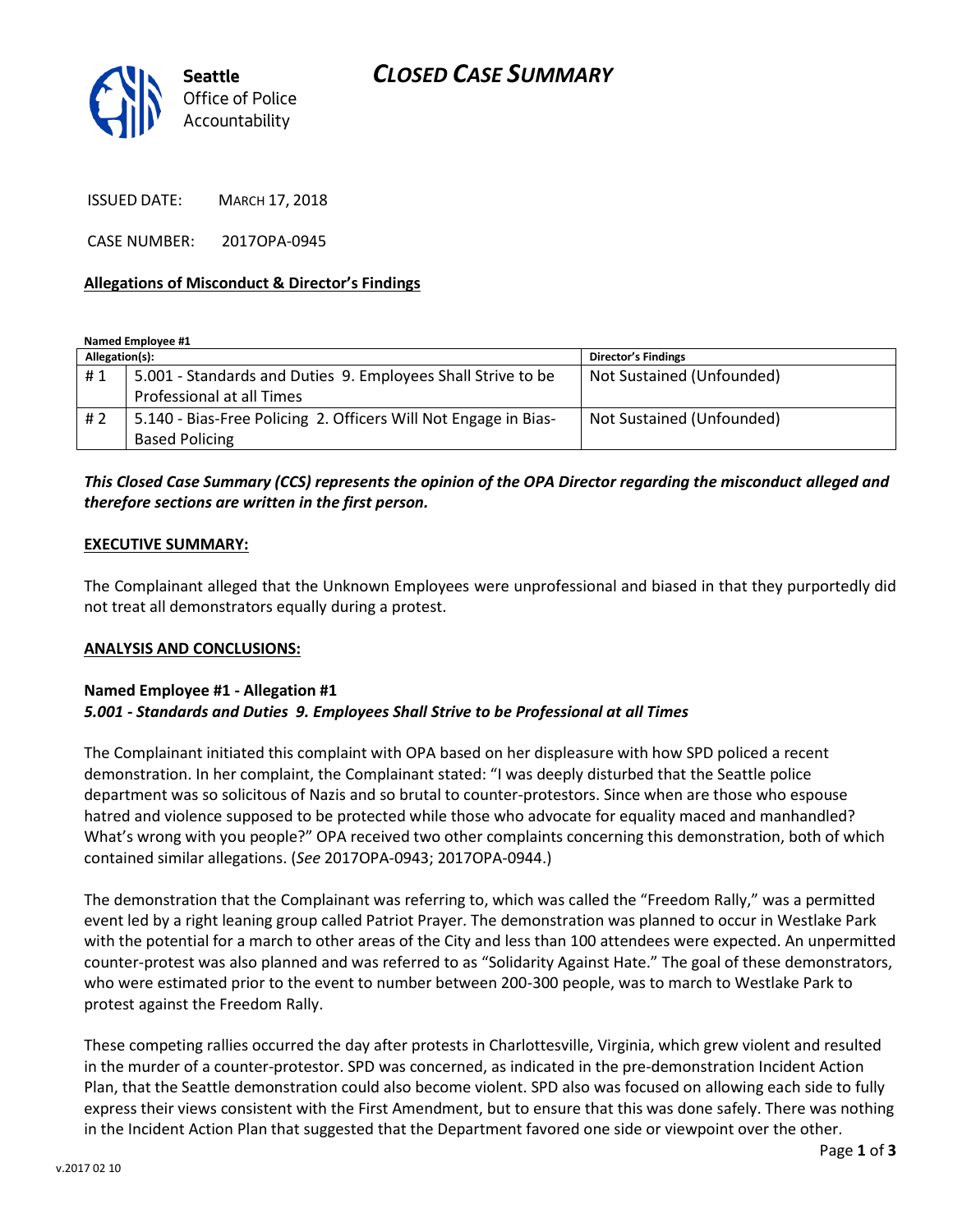



OPA CASE NUMBER: 2017OPA-0945

During the incident, the crowd of counter-protestors was estimated to be close to 1,000, while the Freedom Rally group was significantly less. The demonstration and marching was peaceful until the late afternoon when counterprotestors began trying to push through a police line and began throwing items at the police. At this point, pepper spray was used to prevent further assaults and prevent ongoing disorder. One arrest was made. After further like conduct by counter-protesters, a dispersal order was given. The counter-protestors began to move towards Westlake Park where the police set up fence lines to allow each side to express their viewpoints. This remained the status quo without any further violence until the crowd dispersed.

During its investigation into this complaint, OPA reviewed documents generated by the Department, and media articles, tweets and blogposts that covered the demonstrations in real-time. Moreover, in the context of the other related complaints, OPA reviewed both Department and third party video. Lastly, OPA also interviewed the Complainant. Notably, the Complainant told OPA that she did not actually witness first-hand any officers use pepper spray or any force against counter-protestors. Indeed, she stated that she was at a peaceful area of the protest and did not observe any officers engage in misconduct.

SPD Policy 5.001-POL-9 requires that SPD employees "strive to be professional at all times." The policy further instructs that "employees may not engage in behavior that undermines public trust in the Department, the officer, or other officers." (SPD Policy 5.001-POL-9.)

The allegation here is that by purportedly favoring the participants in the Freedom Rally over the participants in the Solidarity Against Hate counter-protest, the unknown SPD officers policing these demonstrations engaged in behavior that undermined the public's trust. As explained below, the First Amendment protects speech (within certain parameters) and SPD personnel are tasked with allowing individuals to express their beliefs without fear of harm, violence, or being prevented from speaking. While I understand the concern regarding the message espoused by some of the participants of the Freedom Rally, they were permitted to convey that message and were entitled to protection while doing so. Moreover, I find no evidence that the Department actually favored one viewpoint over another or targeted counter-protestors.

Accordingly, I recommend that this allegation be Not Sustained – Unfounded.

# Recommended Finding: **Not Sustained (Unfounded)**

# **Named Employee #1 - Allegation #2** *5.140 - Bias-Free Policing 2. Officers Will Not Engage in Bias-Based Policing*

SPD policy prohibits biased policing, which it defines as "the different treatment of any person by officers motivated by any characteristic of protected classes under state, federal, and local laws as well other discernible personal characteristics of an individual." (SPD Policy 5.140.) This includes different treatment based on the race of the subject. (*See id*.)

The allegation of bias was premised on the Complainant's belief that SPD was protecting the Freedom Rally group and their viewpoints over those of the counter-demonstrators and that force was used disparately against the counter-demonstrators.